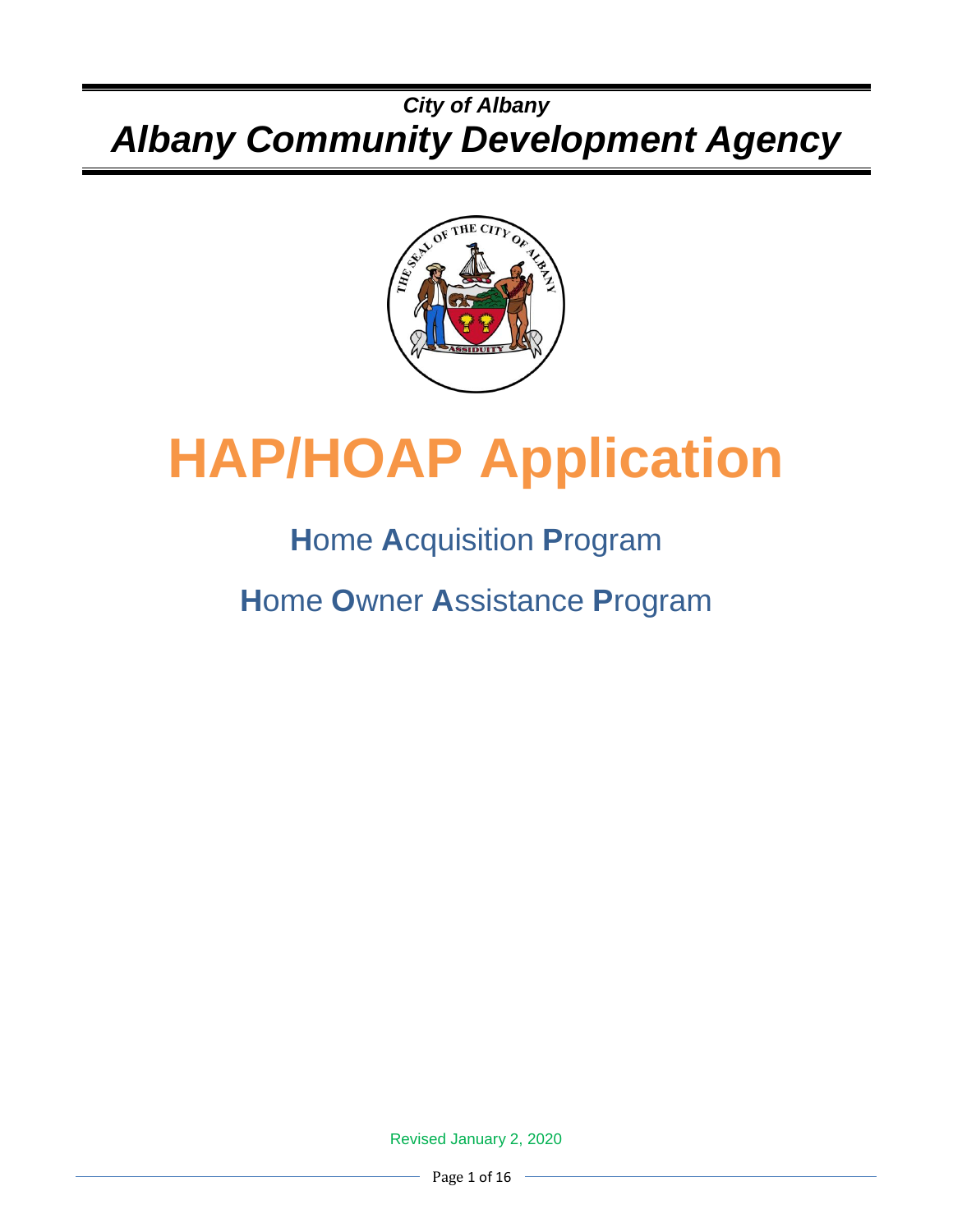## **APPLICATION PROCESS PAGE**

Upon receiving an application and guidelines from Albany Community Development Agency (ACDA), please take note of the following key points and the proper steps to submit a **completed** application below:

## **Key Points**

- **An application will not be accepted if any of the required documents are missing from the checklist** (Page 3)
- An Application will also not be accepted if **copies of all the required documents** are not supplied at the time of submission.
- Please keep the application in its original form and do not **remove** or **replace** any pages.
- Single Family Homeowners: Please **complete Owner Only** application section. (Pages 4-8 & Pages 13-16)
- One-Four Family Homeowners: If there are currently tenants, please complete **Tenant** only sections of application as well (Pages 9, 10 & 12)

A total complete application will be processed in a timely manner if all documents are submitted at once! If any items are missing from the checklist the application process will take longer to complete.

## **Steps**

- 1. Once all the information is collected and the application is complete, please call our office at 518-434-5265 to schedule an appointment or you can drop off a COMPLETED application with ALL documents from the checklist on Page 3 to our office.
- 2. At time of appointment, please bring all **COPIES** of all required documents per the checklist on Page 3 and all pages of the application with you.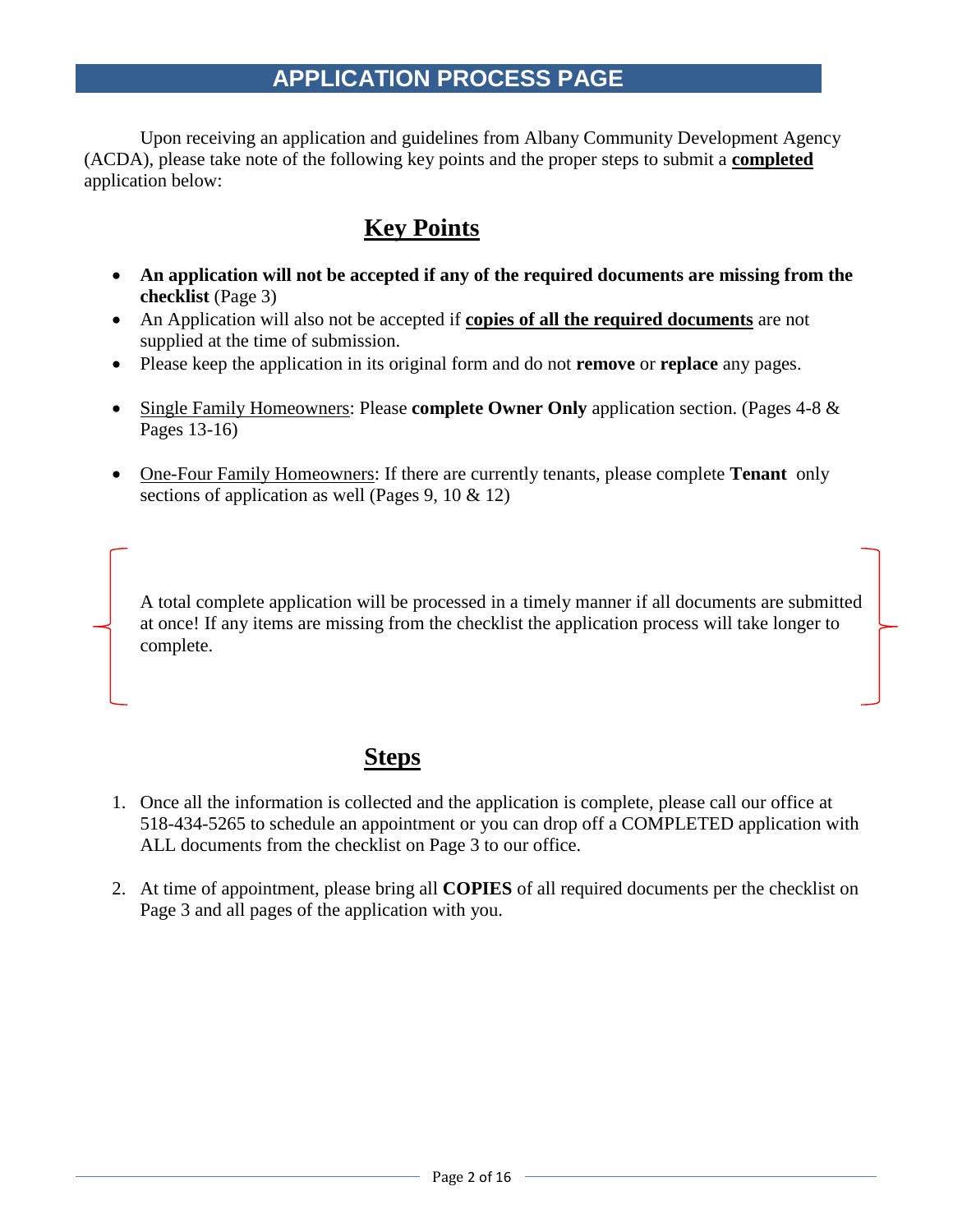## **APPLICATION CHECKLIST FOR HAP/HOAP**

- An application is not complete and **WILL NOT** be accepted unless the following items are submitted **ALL AT ONCE**: *(Note: There is a reason for everything we require so please only return the requested items below)*
- \_\_\_\_\_\_ 1) Copy of the signed Purchase Contract *(All pages must be signed/initialed where required by all parties)*
- \_\_\_\_\_\_ 2) Copy of the signed Loan Estimate from Lender/Bank (a copy of the signed Closing Disclosure from your first mortgage closing will be required)
- \_\_\_\_\_\_\_ 3) Copy of the Appraisal, (plus photos of any extreme damage to the property)
- **\_\_\_\_\_\_\_** 4) Copy of signed Lender/Bank Commitment letter
	- \_\_\_\_\_\_ 5) Copy of Homeowner's Insurance with ACDA added to policy will be required at time of closing in order for ACDA to release funds (You will not have your Homeowners Ins until you are closer to the closing)
		- \_\_\_\_\_\_ 6) Proof of completion of required homeownership training program(s) (see guidelines pg7 for approved agency)
- \_\_\_\_\_\_ 7) Copy of photo ID of **ALL OWNERS** *(Drivers License or non-driver ID card issued by DMV)*  **ALL** documents **MUST** be signed **EXACTLY** as name appears on the picture ID**.**
- \_\_\_\_\_\_ 8) A Structural Engineer Report and Architectural Drawing is required if the building has been **VACANT** for more than six months. Sketched plans are required when structural modifications are proposed or there is extensive interior fire damage.

#### *\* (Please make sure ALL pages of the application are completed)\**

#### **Income Documentation of All Sources listed below:**

- \_\_\_\_\_\_ 1) PAYSTUBS *(provide Copies of each paystub for the most current 2 months)* **Self-employed** applicants must provide *SIGNED* copies of their federal income tax returns with all attachments for the last **three years**. Eligibility will be based on the most recent year's verifiable income. A ACDA Verification of Employment form (VOE) may be required \_\_\_\_\_\_ \_\_\_\_\_\_ 2) BANK STATEMENTS *(provide copies of each statement (all pages) for the most current 2 months)* For All Accounts. *(Actual Bank Statements (*not a debit/credit ledger*) must have both Customer and Bank name on them and include ALL pages) \_\_\_\_\_\_* 3) SOCIAL SECURITY, DISABILITY and PENSION *(provide copy of most recent award letter/documentation showing gross income amounts)* \_\_\_\_\_\_ 4) CHILD SUPPORT and ALIMONY *(provide documentation verifying the amount received)* \_\_\_\_\_\_ 5) INTEREST and DIVIDEND income statements *(provide copies for most current 2 months)*
- *\_\_\_\_\_\_ 6)* Copy of most recent Federal Income Tax Return *with all attachments, including W-2forms\_\_\_\_\_\_\_\_ (If you do not file, please write letter why and how long it has been since you filed)*
- \_\_\_\_\_\_ 7) OTHER INCOME not listed above must also be included with supporting documentation.

\_\_\_\_\_ 8) **Tenant** MUST provide copies of their paystubs for the most recent two months and a signed copy of their most recent Federal Income Tax Return with ALL attachments, including W-2 forms. Proof of all other tenant household income MUST be attached.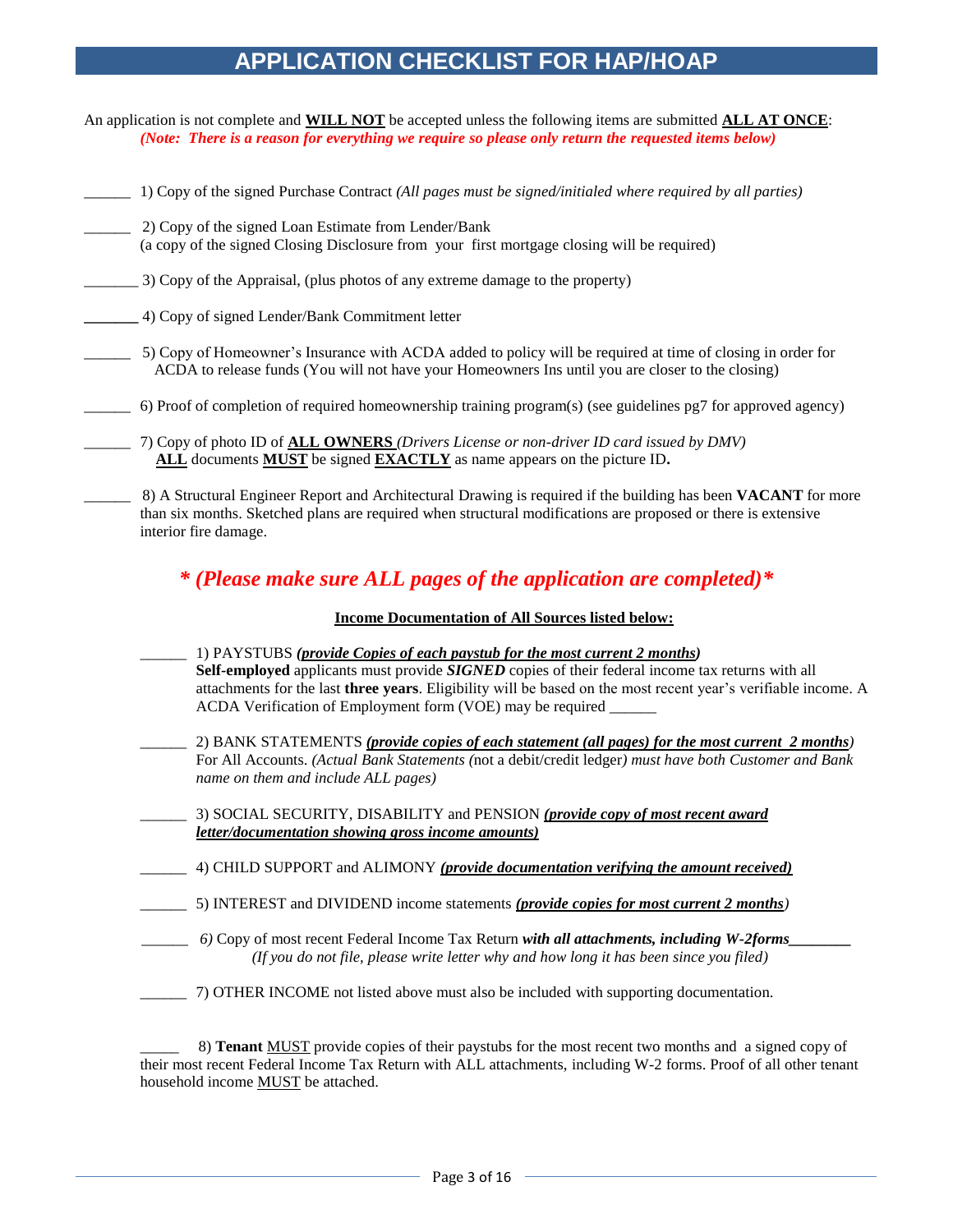

CITY OF ALB Kathy M. Sheehan ALBANY COMMUNITY DEVELOPMENT AGENCY Mayor 200 HENRY JOHNSON BOULEVARD ALBANY, NEW YORK 12210-1522 PHONE (518) 434-5265 **•** FAX (518) 434-5242 www.AlbanyNY.gov

Faye C. Andrews **Director** 

#### **APPLICATION FOR HOME ACQUISITION PROGRAM (HAP) AND HOME OWNER ASSISTANCE PROGRAM (HOAP)**

Are you an immediate relative, employee, agent, consultant, or officer of any official of the City of Albany (either elected or appointed) or are you an employee, agent, consultant, or officer of any Neighborhood Improvement Corporation? **YES / NO**

If yes, state name(s)  $&$  relationship(s):

| APPLICANT #1 (PLEASE PRINT CLEARLY): |       |                   |                                         | APPLICANT #2 (PLEASE PRINT CLEARLY): |       |                                |  |
|--------------------------------------|-------|-------------------|-----------------------------------------|--------------------------------------|-------|--------------------------------|--|
| <b>Full Name:</b>                    |       |                   | Full Name:                              |                                      |       |                                |  |
| Social Security #:                   |       |                   | Social Security #:                      |                                      |       |                                |  |
| Address:                             |       |                   | Address:                                |                                      |       |                                |  |
| City / State / ZIP:                  |       |                   | City / State / ZIP:                     |                                      |       |                                |  |
| Home Telephone:                      |       |                   | Home Telephone:                         |                                      |       |                                |  |
| Work:                                | Cell: |                   | Work:                                   |                                      | Cell: |                                |  |
| Employer's Name:                     |       |                   |                                         |                                      |       |                                |  |
| Employer's Address:                  |       |                   | Employer's Name:<br>Employer's Address: |                                      |       |                                |  |
| Years Employed:                      |       | Annual Salary: \$ | Years Employed:                         |                                      |       | Annual Salary: \$              |  |
| Other Income:                        |       | Amount: \$        | Other Income:                           |                                      |       | Amount: \$                     |  |
| <b>Bank Name:</b>                    |       |                   | <b>Bank Name:</b>                       |                                      |       |                                |  |
| <b>Bank Address:</b>                 |       |                   | <b>Bank Address:</b>                    |                                      |       |                                |  |
| Acct. Type:                          |       | Balance: \$       | Acct. Type:                             |                                      |       | Balance: \$                    |  |
|                                      |       |                   |                                         |                                      |       |                                |  |
| Property to be purchased:            |       |                   |                                         |                                      |       | # of bedrooms in owner's unit: |  |
| Unit #2 proposed rent:               |       | # of bedrooms:    | Occupied? $Y/N$                         | Heat incl.? $Y/N$                    |       | Util. incl.? $Y/N$             |  |
| Unit #3 proposed rent:               |       | # of bedrooms:    | Occupied? $Y/N$                         | Heat incl.? $Y/N$                    |       | Util. incl.? $Y/N$             |  |

**ANY KNOWINGLY FALSE INFORMATION SUPPLIED BY THE APPLICANT WILL RENDER THIS APPLICATION NULL AND VOID. Each applicant certifies that all information in this application is true to the best of his or her knowledge and belief. Verification may be obtained from any sources named in this document.**

| Applicant #1 Signature: | Date: |
|-------------------------|-------|
|                         |       |
| Applicant #2 Signature: | Date: |
|                         |       |
| Reviewed by (ACDA):     | Date: |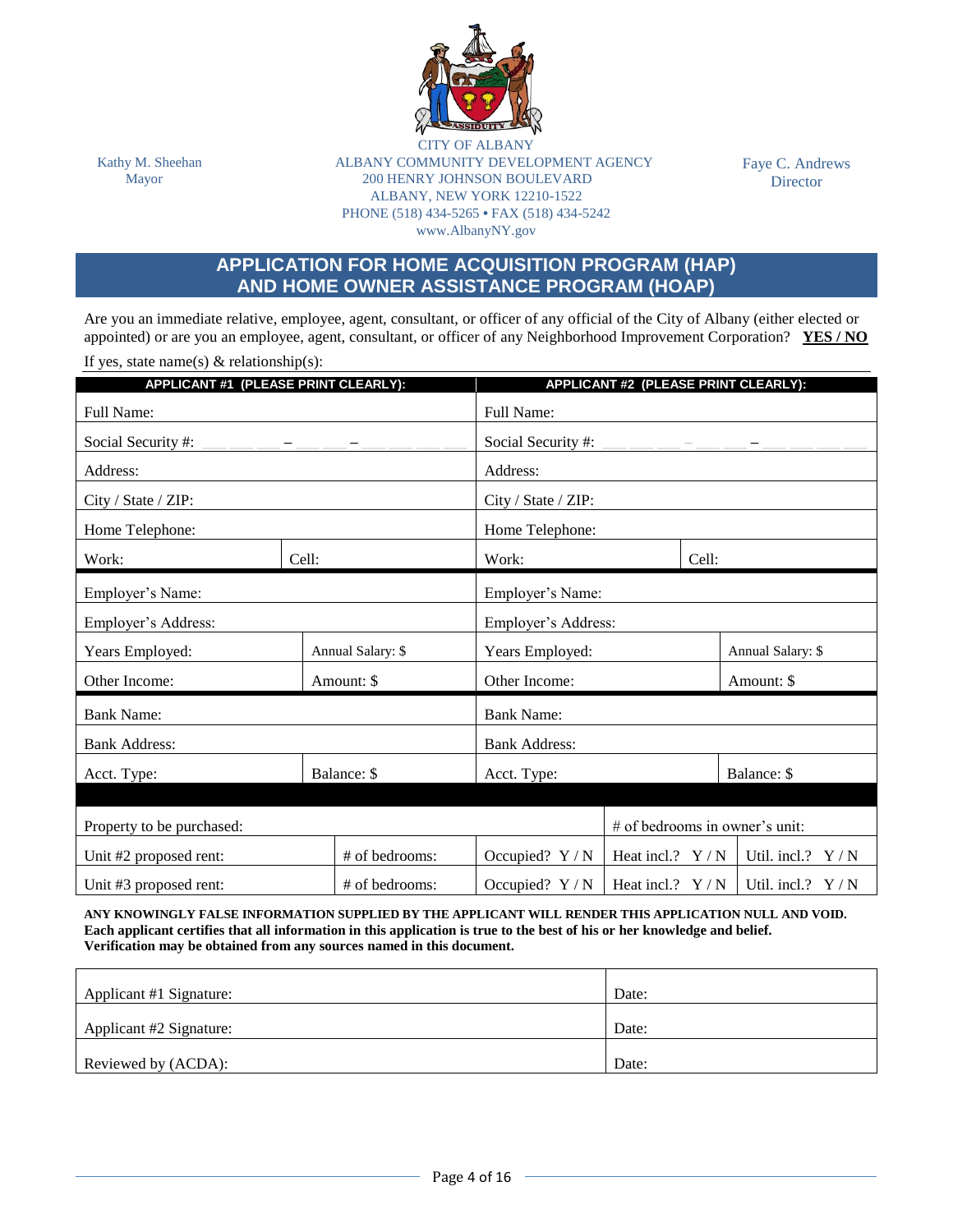#### **MONITORING AND CERTIFICATION AGREEMENT FORM (FOR OWNER ONLY)**

#### **This form must be filled out by the OWNER living in the building. All tenants should skip to page 9.**

|                                                                                         |  |                                           |                |                                                     |  | <b>ZIP</b>                              |  |
|-----------------------------------------------------------------------------------------|--|-------------------------------------------|----------------|-----------------------------------------------------|--|-----------------------------------------|--|
| Is this a female head of household with child (ren)? YES $\Box$                         |  |                                           | $NO$ $\Box$    |                                                     |  |                                         |  |
| Is anyone over age 61 in this household?                                                |  | $YES$ $\Box$                              | $NO$ $\Box$    |                                                     |  |                                         |  |
| Is the head of household or spouse disabled?                                            |  | $YES$ $\Box$                              | $NO$ $\square$ | If yes, list type(s) of disability( $-i$ es) below: |  |                                         |  |
|                                                                                         |  |                                           |                |                                                     |  |                                         |  |
|                                                                                         |  |                                           |                |                                                     |  |                                         |  |
| Which of the following do you consider your family to be? (Check <b>ALL</b> that apply) |  |                                           |                |                                                     |  |                                         |  |
| $\Box$ Black / African American                                                         |  | $\Box$ White / Caucasian                  |                | $\Box$ Hispanic                                     |  |                                         |  |
| $\Box$ Asian                                                                            |  | $\Box$ Native Hawaiian / Pacific Islander |                |                                                     |  | $\Box$ American Indian / Alaskan Native |  |

Other(s): \_\_\_\_\_\_\_\_\_\_\_\_\_\_\_\_\_\_\_\_\_\_\_\_\_\_\_\_\_\_\_\_\_\_\_\_\_\_\_\_\_\_\_\_\_\_\_\_\_\_\_\_\_\_\_\_\_\_\_\_\_\_\_\_\_\_\_\_\_\_\_\_\_\_\_\_\_\_\_\_\_\_\_\_\_\_\_\_\_\_

HOUSEHOLD COMPOSITION: List the full legal names of all household members. "Household" is defined as all the persons who occupy a housing unit. The occupants may be a single family, one person living alone, two or more families living together, or any other group of related or unrelated persons who share living arrangements.

| <b>Legal Name</b> | Relation to Head   Sex   Age |  | <b>D.O.B.</b> | Soc. Sec. #<br>Ш | <b>Occupation</b> |
|-------------------|------------------------------|--|---------------|------------------|-------------------|
|                   | <b>SELF</b>                  |  |               |                  |                   |
|                   |                              |  |               |                  |                   |
|                   |                              |  |               |                  |                   |
|                   |                              |  |               |                  |                   |
|                   |                              |  |               |                  |                   |
|                   |                              |  |               |                  |                   |
|                   |                              |  |               |                  |                   |
|                   |                              |  |               |                  |                   |
|                   |                              |  |               |                  |                   |
|                   |                              |  |               |                  |                   |
|                   |                              |  |               |                  |                   |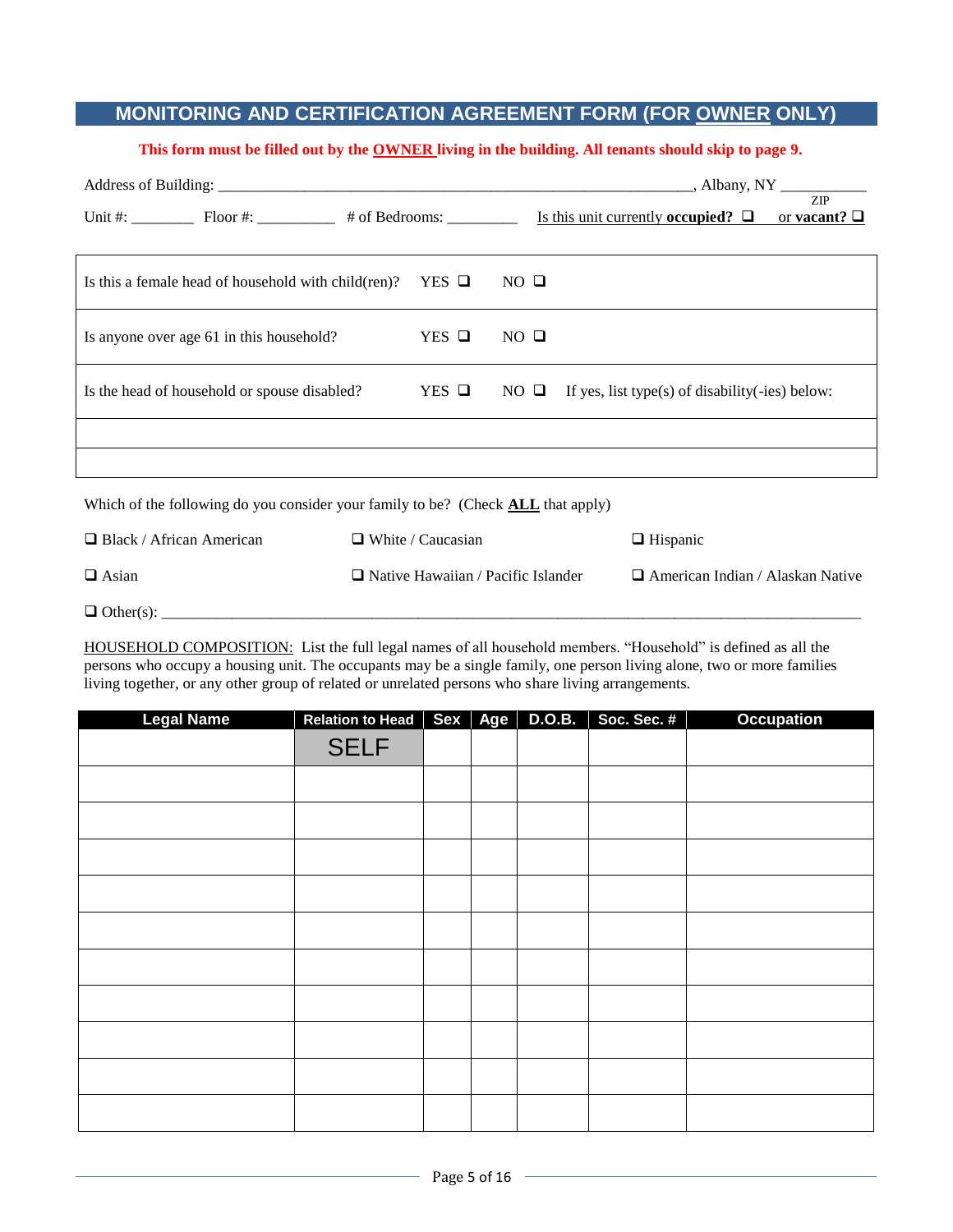#### **INCOME & ASSET INFORMATION (THIS PAGE IS FOR THE OWNER'S HOUSEHOLD ONLY)**

#### **Please provide income SEPARATELY for everyone receiving income in the OWNERS household.** *\*All TENANTS should skip to page10\**

| <b>TYPE OF INCOME</b>              | NAME OF HOUSEHOLD MEMBER(S) WHO<br><b>RECEIVE THE INCOME</b> | <b>GROSS ANNUAL</b><br><b>INCOME AMOUNT</b> |
|------------------------------------|--------------------------------------------------------------|---------------------------------------------|
| Wages (Separately for each Person) |                                                              |                                             |
| Overtime                           |                                                              |                                             |
| Commissions                        |                                                              |                                             |
| Fees                               |                                                              |                                             |
| <b>Tips</b>                        |                                                              |                                             |
| <b>Bonuses</b>                     |                                                              |                                             |
| Unemployment                       |                                                              |                                             |
| Social Services                    |                                                              |                                             |
| Disability                         |                                                              |                                             |
| Social Security                    |                                                              |                                             |
| Pension                            |                                                              |                                             |
| Workers' Compensation              |                                                              |                                             |
| Annuities                          |                                                              |                                             |
| Insurance policy payment           |                                                              |                                             |
| Death benefit payments             |                                                              |                                             |
| Child support                      |                                                              |                                             |
| Alimony                            |                                                              |                                             |
| <b>Bank</b> interest               |                                                              |                                             |
| Dividends                          |                                                              |                                             |
| Rental income                      |                                                              |                                             |

| <b>TYPE OF ASSET</b>            | <b>HOUSEHOLD MEMBER(S) WHO OWN IT</b> | <b>TOTAL VALUE</b> |
|---------------------------------|---------------------------------------|--------------------|
| Additional houses / real estate |                                       |                    |
| Stocks, bonds, etc.             |                                       |                    |
| Savings & checking accounts     |                                       |                    |
| Other (specify):                |                                       |                    |

**Under penalties of perjury, I declare that I received the above information, and to the best of my knowledge and belief, it is true and complete for all household members. I hereby authorize the Albany Community Development Agency and its agents/ employees to obtain additional information and verifications as may be necessary.**

| ALL ADULT HOUSEHOLD MEMBERS MUST SIGN BELOW: | Date:        |  |
|----------------------------------------------|--------------|--|
| Adult #1:                                    | Adult $#3$ : |  |
| Adult #2:                                    | Adult #4:    |  |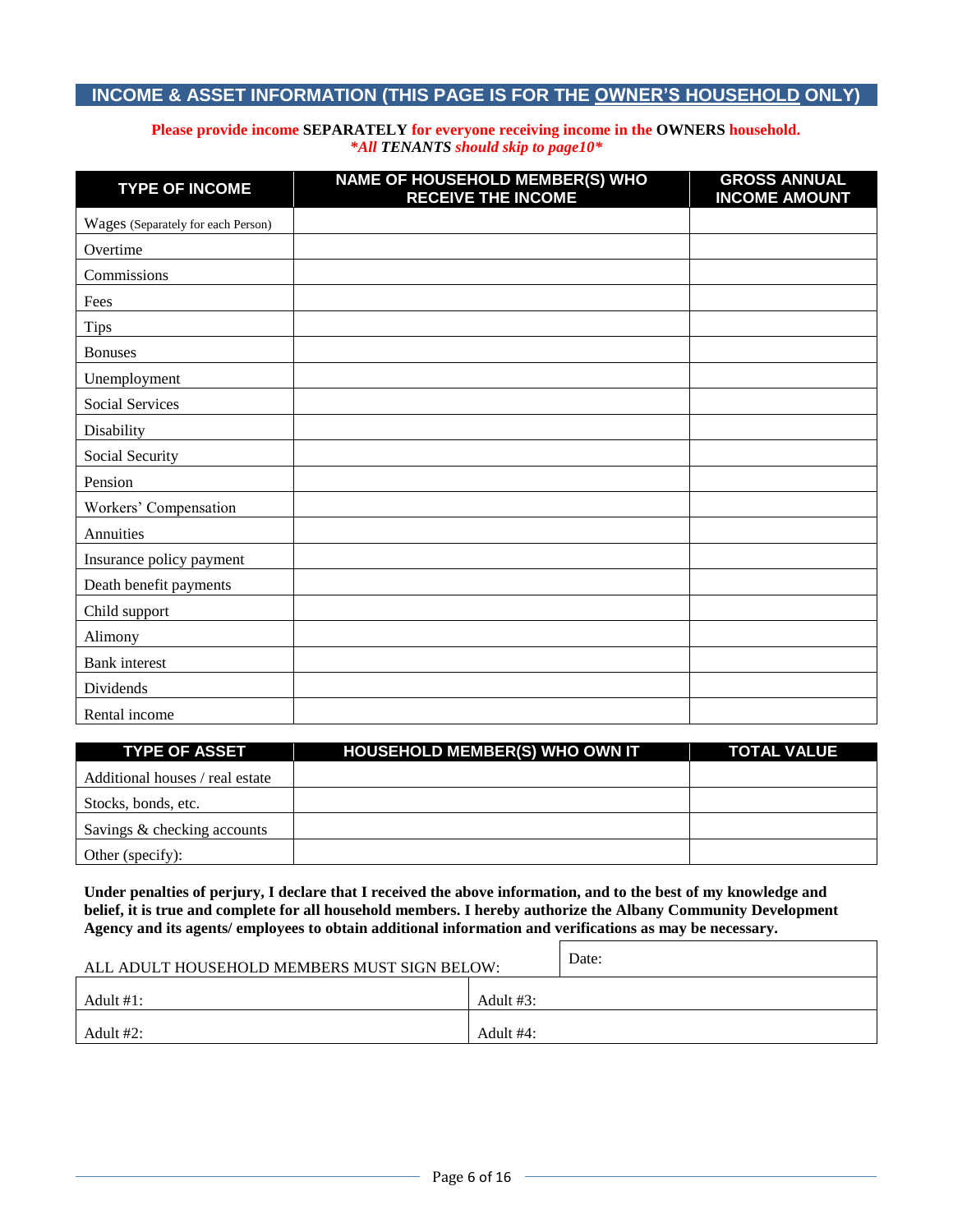#### **CITY OF ALBANY COMMUNITY DEVELOPMENT AGENCY LEAD–BASED PAINT HAZARD CONTROL PROGRAM (OWNER'S HOUSEHOLD)**

#### **INFORMATION SHEET**

As the owner of the property you have applied for federal funds to identify and control LEAD paint hazards in your home. The primary goal of this program is to reduce the hazards posed to children from LEAD paint in homes. Information on the hazards of LEAD paint is provided in the attached pamphlet.

For children in your household under 6 years of age, it is necessary that they be screened for blood-LEAD levels, within 6 months of this date **and** within 60 days after the completion of the lead treatment. If this screening is not covered by your insurance, please contact the **Albany County Health Department at (518) 447-4620** for information on blood LEAD level screening and the hazards of LEAD paint.

If the property is accepted into this program, a number of activities will take place: First, LEAD staff will conduct an inspection of painted surfaces. This inspection will identify those surfaces that contain LEAD-based paint and work write-ups will be prepared. Only LEAD contractors who are trained and certified under federal requirements and approved for this program will do LEAD treatment. The LEAD program will conduct an inspection after the work is completed to measure the effectiveness of the treatments.

#### **NOTICE OF NON-DISPLACEMENT & TEMPORARY RELOCATION**

If assistance is provided to the property and LEAD paint hazard control work needs to be performed, you **will not** be permanently displaced. The Federal Uniform Relocation Assistance and Real Property Acquisition Policies of 1970, as amended, protect you from displacement. However, if you do decide to move permanently for reasons of your own, you will not be eligible for relocation assistance.

It is likely that you will need to be temporarily relocated from the unit in which the LEAD paint hazard control work is being completed. If needed, the Lead program will provide a LEAD-safe temporary housing conveniently located in several neighborhoods. Depending on the size and number of dwelling units to be treated, temporary relocation may be for a period of **fourteen – twenty one days**. The Lead staff will provide the owner/tenant(s) with the temporary relocation information. If you have to be temporarily relocated, assistance **can** be provided to help cover additional reasonable living costs.

**It is a requirement of HUD assisted housing programs that upon project completion the property is lead safe. The Lead grant will fund up to \$20,000 per unit to accomplish this requirement. For projects that are not eligible for the Lead grant this requirement will be met by these costs being covered by the funds available from ACDA's other housing programs. Unfortunately in some cases the cost of making the home lead safe when added to the rehabilitation costs may make the project unfeasible.**

*I have read and understood the guidelines and acknowledge that I may have to temporarily relocate while work is being performed:*

| Applicant #1Signature:  | <b>J</b> ate |
|-------------------------|--------------|
| Applicant #2 Signature: |              |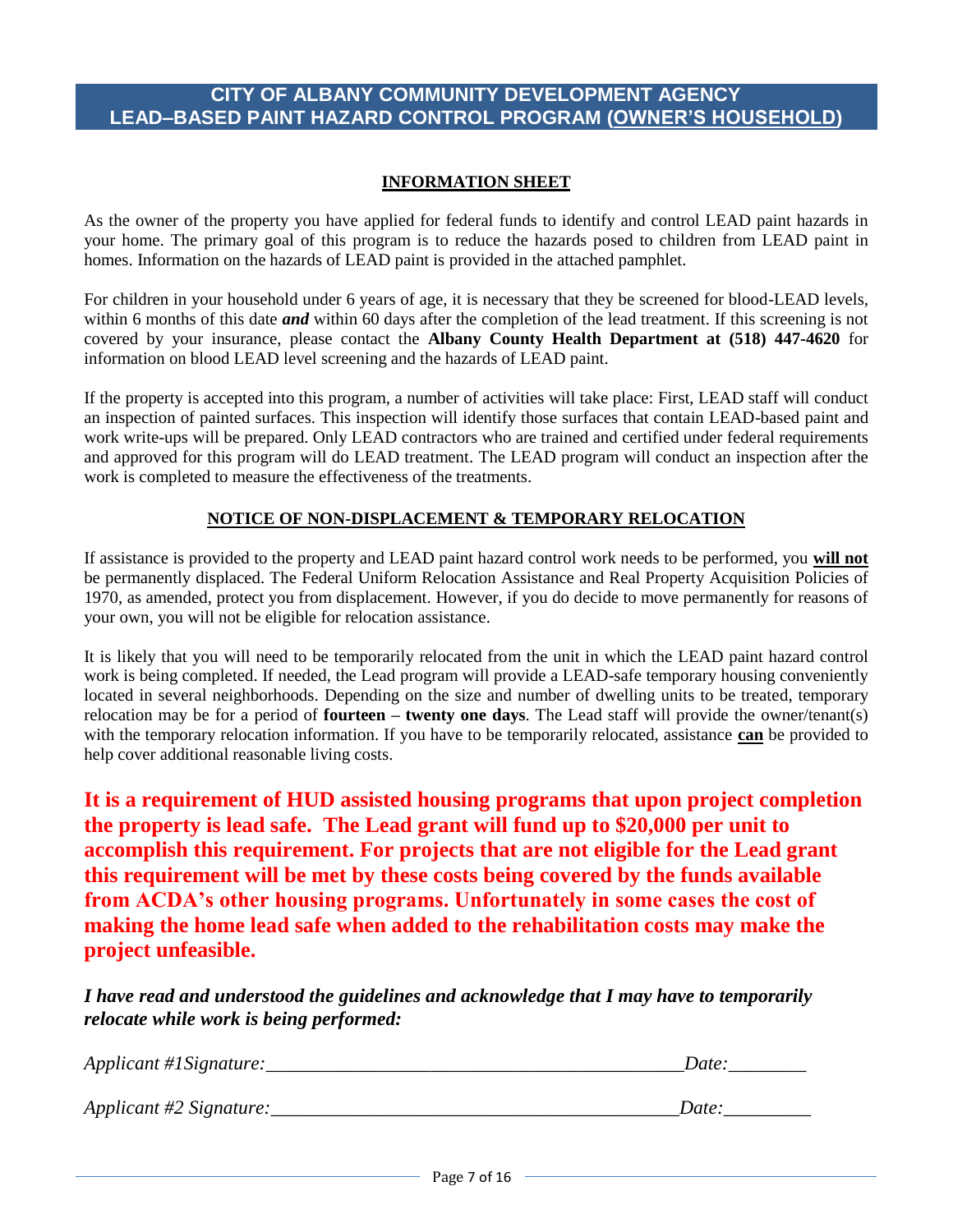### **LEAD CERTIFICATION PAGE (OWNER'S HOUSEHOLD)**

#### **\* All OWNERS must fill out and sign the Lead Certification page\***

#### **In order for your application to be considered, you are required to certify the following:**

- 1. I have received a copy of the lead hazard information booklet
- 2. For children in my household under 6 years of age, I agree that I will have them screened for blood-Lead levels within 6 months before this application and within 60 days after completion of the Lead treatment.
- 3. This Agency is required to report to the U.S. Department of HUD the number of children under age 6 that will be protected in all units receiving LEAD Assistance. Please answer the following questions:

| A. Do you have any <i>children/ grandchildren/ great grandchildren</i> under<br>the age of 6 who spend a significant amount of time visiting?<br>Ages ____ ___ ____ ____ ____ ____ | $YES$ $\Box$ | $NO$ $\Box$ |
|------------------------------------------------------------------------------------------------------------------------------------------------------------------------------------|--------------|-------------|
| B. Do you <b>babysit</b> for any <i>children under the age of 6?</i><br>Ages ____ ____ ____ ____ ____                                                                              | YES O        |             |
| C. Do you have any <i>nieces/nephews/cousins or other relatives</i> under<br>the age of 6 who spend a significant amount of time visiting?<br>Ages ____ ___ ____ ____ ____ ____    | YES O        | $NO \Box$   |
| D. Is anyone in the household currently pregnant?                                                                                                                                  | YES          |             |

| Applicant #1 Signature: | Date: |
|-------------------------|-------|
|                         |       |
| Applicant #2 Signature: | Date: |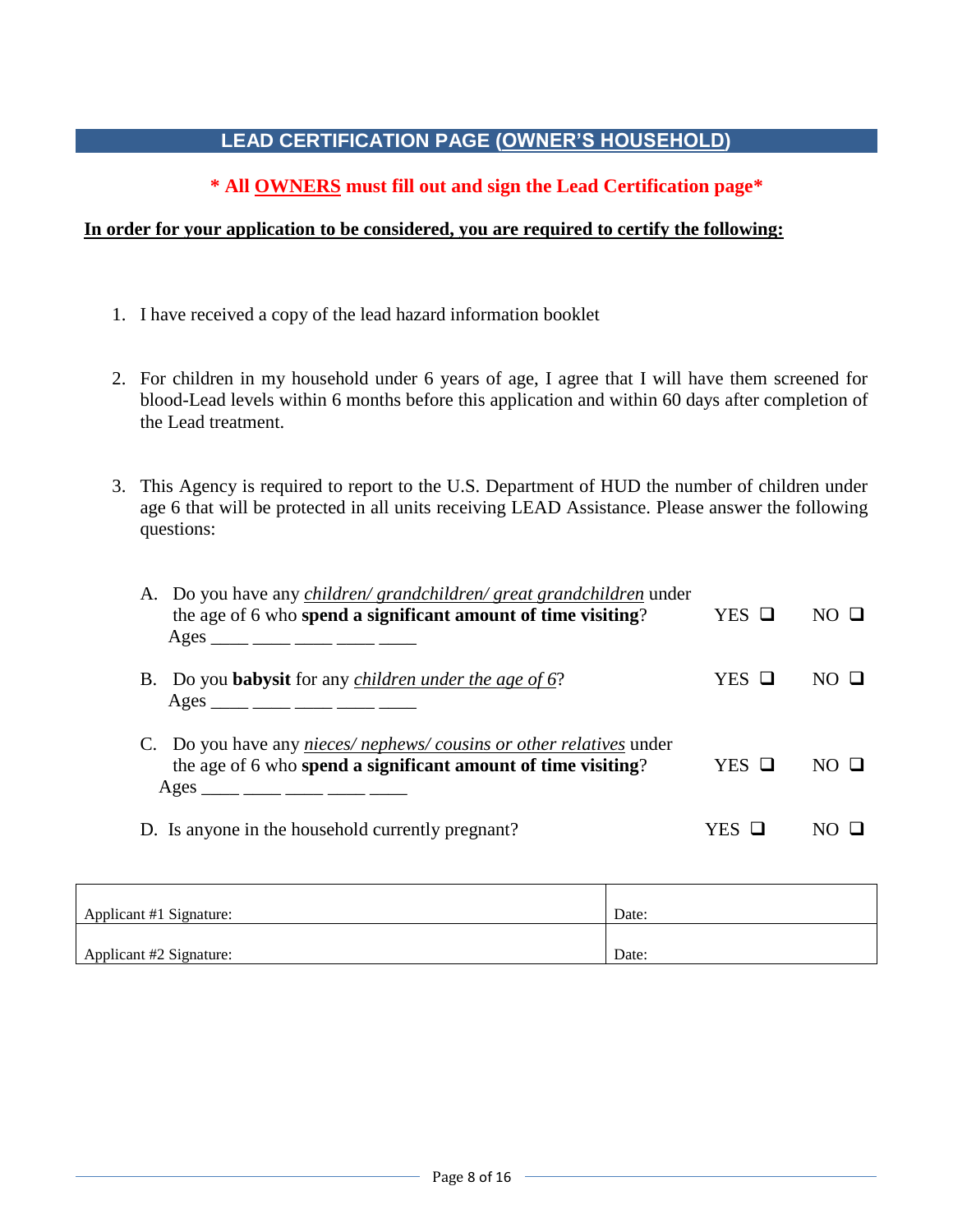#### **MONITORING AND CERTIFICATION AGREEMENT FORM (FOR TENANT ONLY)**

#### **This form must be filled out by each TENANT of the building (one form per unit).**

**(***Copy/ request extra forms as needed***)**

|                                                                                         |              |             |                 |                | Unit #: Floor #: $\qquad \qquad$ # of Bedrooms: $\qquad \qquad$ Is this unit currently occupied? $\Box$                                                                                                                                                                                                                                                                                                                                                                                                       |                 | ZIP<br>or vacant? $\Box$ |  |
|-----------------------------------------------------------------------------------------|--------------|-------------|-----------------|----------------|---------------------------------------------------------------------------------------------------------------------------------------------------------------------------------------------------------------------------------------------------------------------------------------------------------------------------------------------------------------------------------------------------------------------------------------------------------------------------------------------------------------|-----------------|--------------------------|--|
| How much is your monthly rent? \$                                                       |              |             |                 |                |                                                                                                                                                                                                                                                                                                                                                                                                                                                                                                               |                 |                          |  |
| Does rent include <b>heat</b> ?                                                         | $YES$ $\Box$ | $NO$ $\Box$ |                 |                | Is your rent paid by <b>Section 8</b> ?                                                                                                                                                                                                                                                                                                                                                                                                                                                                       | $YES$ $\square$ | $NO$ $\Box$              |  |
| Does rent include electric?                                                             | $YES$ $\Box$ | $NO$ $\Box$ |                 |                | Is your rent paid by Social Services?                                                                                                                                                                                                                                                                                                                                                                                                                                                                         | $YES$ $\square$ | $NO$ $\Box$              |  |
| HEAD OF HOUSEHOLD'S TELEPHONE NUMBERS:                                                  |              |             |                 |                | $HOME: (\underline{\hspace{1cm}})$ $\underline{\hspace{1cm}}$ $\underline{\hspace{1cm}}$ $\underline{\hspace{1cm}}$ $\underline{\hspace{1cm}}$ $\underline{\hspace{1cm}}$ $\underline{\hspace{1cm}}$ $\underline{\hspace{1cm}}$ $\underline{\hspace{1cm}}$ $\underline{\hspace{1cm}}$ $\underline{\hspace{1cm}}$ $\underline{\hspace{1cm}}$ $\underline{\hspace{1cm}}$ $\underline{\hspace{1cm}}$ $\underline{\hspace{1cm}}$ $\underline{\hspace{1cm}}$ $\underline{\hspace{1cm}}$ $\underline{\hspace{1cm}}$ |                 |                          |  |
| Is this a female head of household with child (ren)?                                    |              |             | $YES$ $\Box$    | $NO$ $\Box$    |                                                                                                                                                                                                                                                                                                                                                                                                                                                                                                               |                 |                          |  |
| Is anyone over age 61 in this household?                                                |              |             | $YES$ $\square$ | $NO$ $\Box$    |                                                                                                                                                                                                                                                                                                                                                                                                                                                                                                               |                 |                          |  |
| Is the head of household or spouse disabled?                                            |              |             | $YES$ $\square$ | $NO$ $\square$ | If yes, list type(s) of disability( $-ies$ ) on next line:                                                                                                                                                                                                                                                                                                                                                                                                                                                    |                 |                          |  |
|                                                                                         |              |             |                 |                |                                                                                                                                                                                                                                                                                                                                                                                                                                                                                                               |                 |                          |  |
| Which of the following do you consider your family to be? (Check <b>ALL</b> that apply) |              |             |                 |                |                                                                                                                                                                                                                                                                                                                                                                                                                                                                                                               |                 |                          |  |

| $\Box$ Black / African American | $\Box$ White / Caucasian                  | $\Box$ Hispanic                         |
|---------------------------------|-------------------------------------------|-----------------------------------------|
| $\Box$ Asian                    | $\Box$ Native Hawaiian / Pacific Islander | $\Box$ American Indian / Alaskan Native |
| $\Box$ Other(s):                |                                           |                                         |

HOUSEHOLD COMPOSITION: List the full legal names of all household members. "Household" is defined as all the persons who occupy a housing unit. The occupants may be a single family, one person living alone, two or more families living together, or any other group of related or unrelated persons who share living arrangements.

| <b>Legal Name</b> | Relation to Head   Sex   Age |  | D.O.B. | Soc. Sec. # | <b>Occupation</b> |
|-------------------|------------------------------|--|--------|-------------|-------------------|
|                   | <b>SELF</b>                  |  |        |             |                   |
|                   |                              |  |        |             |                   |
|                   |                              |  |        |             |                   |
|                   |                              |  |        |             |                   |
|                   |                              |  |        |             |                   |
|                   |                              |  |        |             |                   |
|                   |                              |  |        |             |                   |
|                   |                              |  |        |             |                   |
|                   |                              |  |        |             |                   |
|                   |                              |  |        |             |                   |
|                   |                              |  |        |             |                   |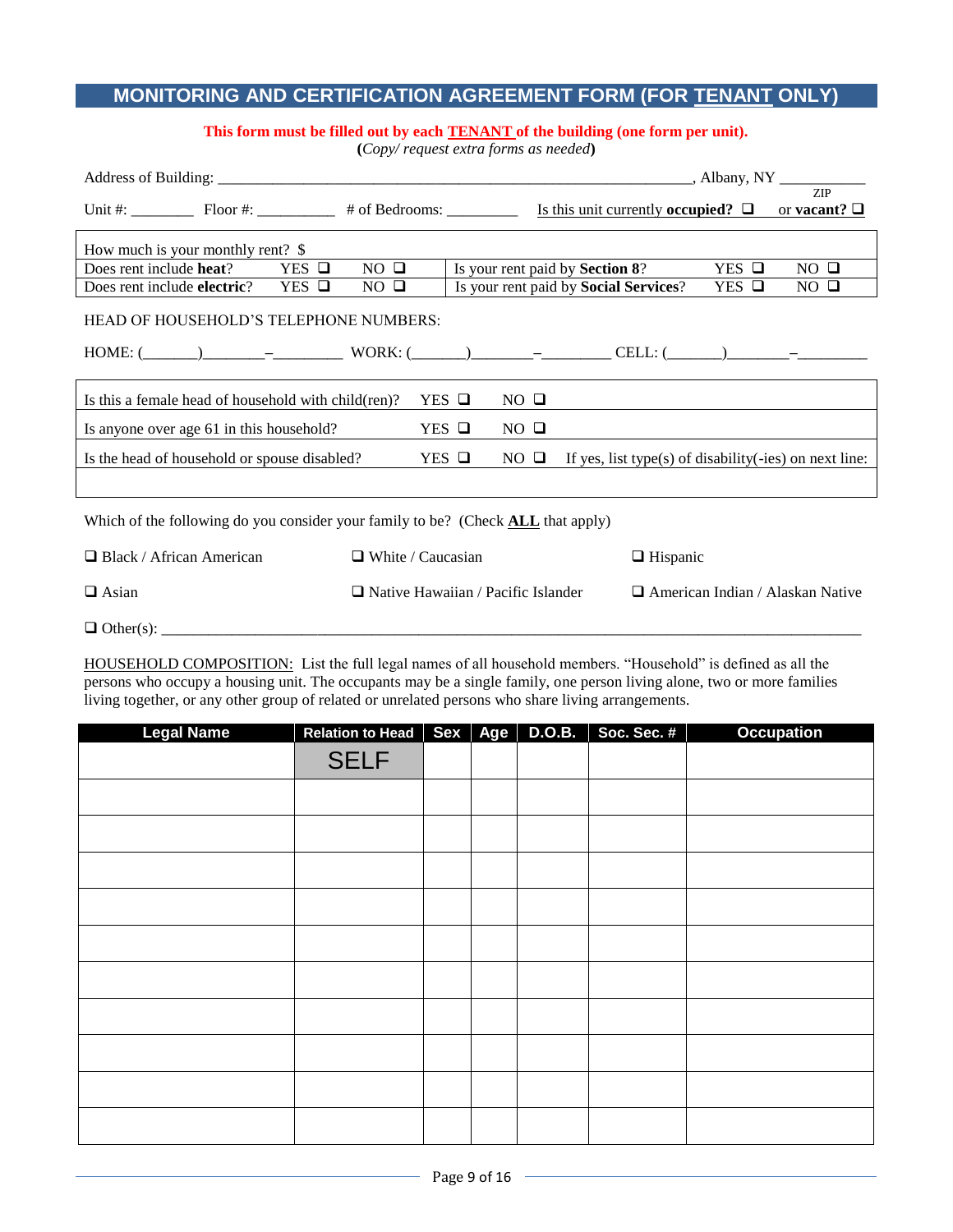#### **INCOME & ASSET INFORMATION (THIS PAGE IS FOR THE TENANT'S HOUSEHOLD ONLY)**

#### **Tenants, please provide income SEPARATELY for everyone receiving income in your household.**

**(***Copy/ request extra forms as needed)*

| <b>TYPE OF INCOME</b>              | <b>NAME OF HOUSEHOLD MEMBER(S)</b><br>WHO RECEIVE THE INCOME | <b>GROSS ANNUAL</b><br><b>INCOME AMOUNT</b> |
|------------------------------------|--------------------------------------------------------------|---------------------------------------------|
| Wages (Separately for each Person) |                                                              |                                             |
| Overtime                           |                                                              |                                             |
| Commissions                        |                                                              |                                             |
| Fees                               |                                                              |                                             |
| <b>Tips</b>                        |                                                              |                                             |
| <b>Bonuses</b>                     |                                                              |                                             |
| Unemployment                       |                                                              |                                             |
| Social Services                    |                                                              |                                             |
| Disability                         |                                                              |                                             |
| Social Security                    |                                                              |                                             |
| Pension                            |                                                              |                                             |
| Workers' Compensation              |                                                              |                                             |
| Annuities                          |                                                              |                                             |
| Insurance policy payment           |                                                              |                                             |
| Death benefit payments             |                                                              |                                             |
| Child support                      |                                                              |                                             |
| Alimony                            |                                                              |                                             |
| <b>Bank</b> interest               |                                                              |                                             |
| Dividends                          |                                                              |                                             |
| Rental income                      |                                                              |                                             |

| <b>TYPE OF ASSET</b>            | <b>HOUSEHOLD MEMBER(S) WHO OWN IT</b> | <b>TOTAL VALUE</b> |
|---------------------------------|---------------------------------------|--------------------|
| Additional houses / real estate |                                       |                    |
| Stocks, bonds, etc.             |                                       |                    |
| Savings & checking accounts     |                                       |                    |
| Other (specify):                |                                       |                    |

**Under penalties of perjury, I declare that I received the above information, and to the best of my knowledge and belief, it is true and complete for all household members. I hereby authorize the Albany Community Development Agency and its agents/ employees to obtain additional information and verifications as may be necessary.**

| ALL ADULT HOUSEHOLD MEMBERS MUST SIGN BELOW: | Date:     |  |
|----------------------------------------------|-----------|--|
| Adult $#3$ :<br>Adult #1:                    |           |  |
| Adult #2:                                    | Adult #4: |  |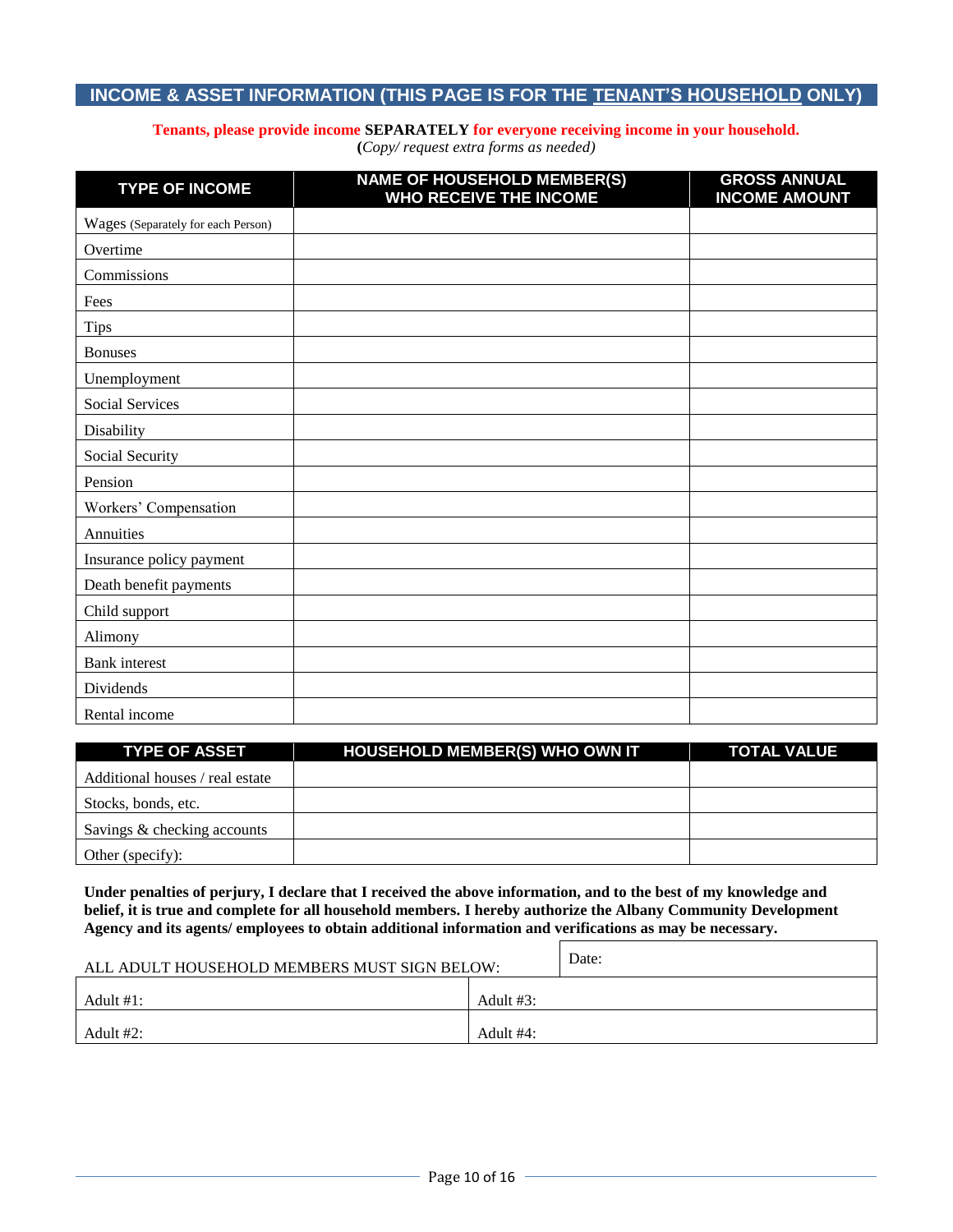#### **CITY OF ALBANY COMMUNITY DEVELOPMENT AGENCY LEAD–BASED PAINT HAZARD CONTROL PROGRAM (TENANT'S HOUSEHOLD)**

#### **INFORMATION SHEET**

The owner of the property where you live has applied for federal funds to identify and control LEAD paint hazards in your home. The primary goal of this program is to reduce the hazards posed to children from LEAD paint in homes. Information on the hazards of LEAD paint is provided in the attached booklet.

For children in your household under 6 years of age, it is necessary that they be screened for blood-LEAD levels, within 6 months of this date *and* within 60 days after the completion of the lead treatment. If this screening is not covered by your insurance, please contact the **Albany County Health Department at (518) 447-4620** for information on blood LEAD level screening and the hazards of LEAD paint.

If the property is accepted into this program, a number of activities will take place: First, LEAD staff will conduct an inspection of painted surfaces. This inspection will identify those surfaces that contain LEAD-based paint and work write-ups will be prepared. Only LEAD contractors who are trained and certified under federal requirements and approved for this program will do LEAD treatment. The LEAD program will conduct an inspection after the work is completed to measure the effectiveness of the treatments. Residents may contact the owner if they wish to review the work to be done.

#### **NOTICE OF NON-DISPLACEMENT & TEMPORARY RELOCATION**

If assistance is provided to the property and LEAD paint hazard control work needs to be performed, you **will not** be permanently displaced. The Federal Uniform Relocation Assistance and Real Property Acquisition Policies of 1970, as amended, protect you from displacement. However, if you do decide to move permanently for reasons of your own, you will not be eligible for relocation assistance.

It is likely that you will need to be temporarily relocated from the unit in which the LEAD paint hazard control work is being completed. If needed, the Lead program will provide a LEAD-safe temporary housing conveniently located in several neighborhoods. Depending on the size and number of dwelling units to be treated, temporary relocation may be for a period of **fourteen – twenty one days**. The Lead staff will provide the owner/tenant(s) with the temporary relocation information. If you have to be temporarily relocated, assistance **can** be provided to help cover additional reasonable living costs.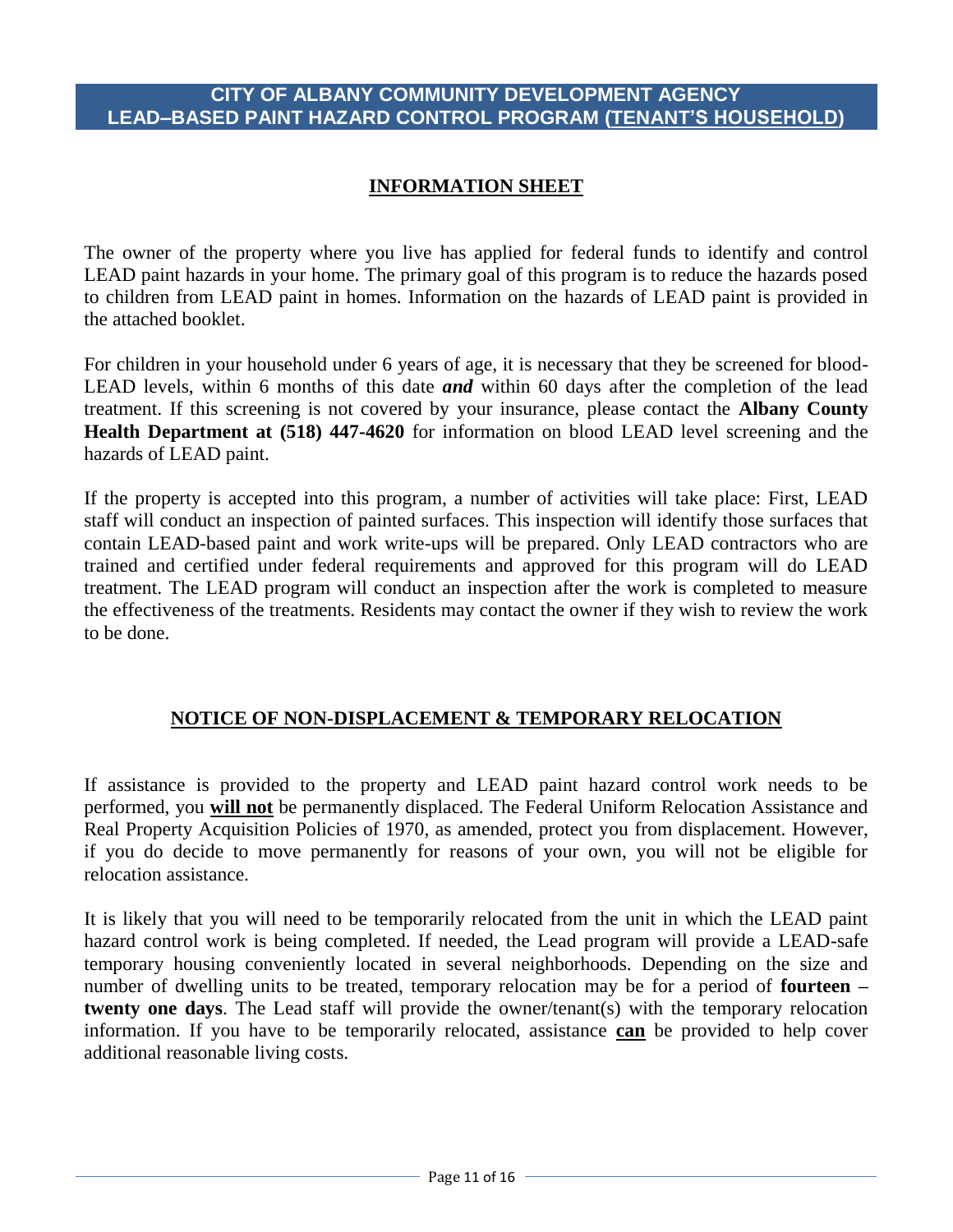#### **LEAD CERTIFICATION PAGE (TENANT'S HOUSEHOLD)**

#### **All tenants must fill out and sign the Lead Certification page.**

#### **In order for your application to be considered, you are required to certify the following:**

- 1. I have received a copy of the lead hazard information pamphlet.
- 2. For children in my household under 6 years of age, I agree that I will have them screened for blood-Lead levels within 6 months before this application and within 60 days after completion of the Lead treatment.
- 3. The Agency is required to report to the U.S. Department of HUD the number of children under age 6 that will be protected in all units receiving LEAD Assistance. Please answer the following questions:

|                                                                                                                                                                                              | A. Do you have any <i>children/ grandchildren/ great grandchildren</i> under<br>the age of 6 who spend a significant amount of time visiting?<br>Ages ____ ___ ___ ____ ____ ____ |       |       | $NO$ $\square$ |
|----------------------------------------------------------------------------------------------------------------------------------------------------------------------------------------------|-----------------------------------------------------------------------------------------------------------------------------------------------------------------------------------|-------|-------|----------------|
|                                                                                                                                                                                              | B. Do you <b>babysit</b> for any <i>children under the age of 6?</i><br>Ages ____ ___ ____ ____ ____ ____                                                                         |       |       | $NO$ $\Box$    |
| C. Do you have any <i>nieces/nephews/cousins or other relatives</i> under<br>the age of 6 who spend a significant amount of time visiting?<br>$\text{Ages}$ _____ ____ ____ ____ _____ _____ |                                                                                                                                                                                   |       | YES Q | $NO$ $\Box$    |
| D. Is anyone in the household currently pregnant?                                                                                                                                            |                                                                                                                                                                                   | YES 口 | NO.   |                |
| Adult #1 Signature:                                                                                                                                                                          |                                                                                                                                                                                   | Date: |       |                |
| Adult #2 Signature:                                                                                                                                                                          |                                                                                                                                                                                   | Date: |       |                |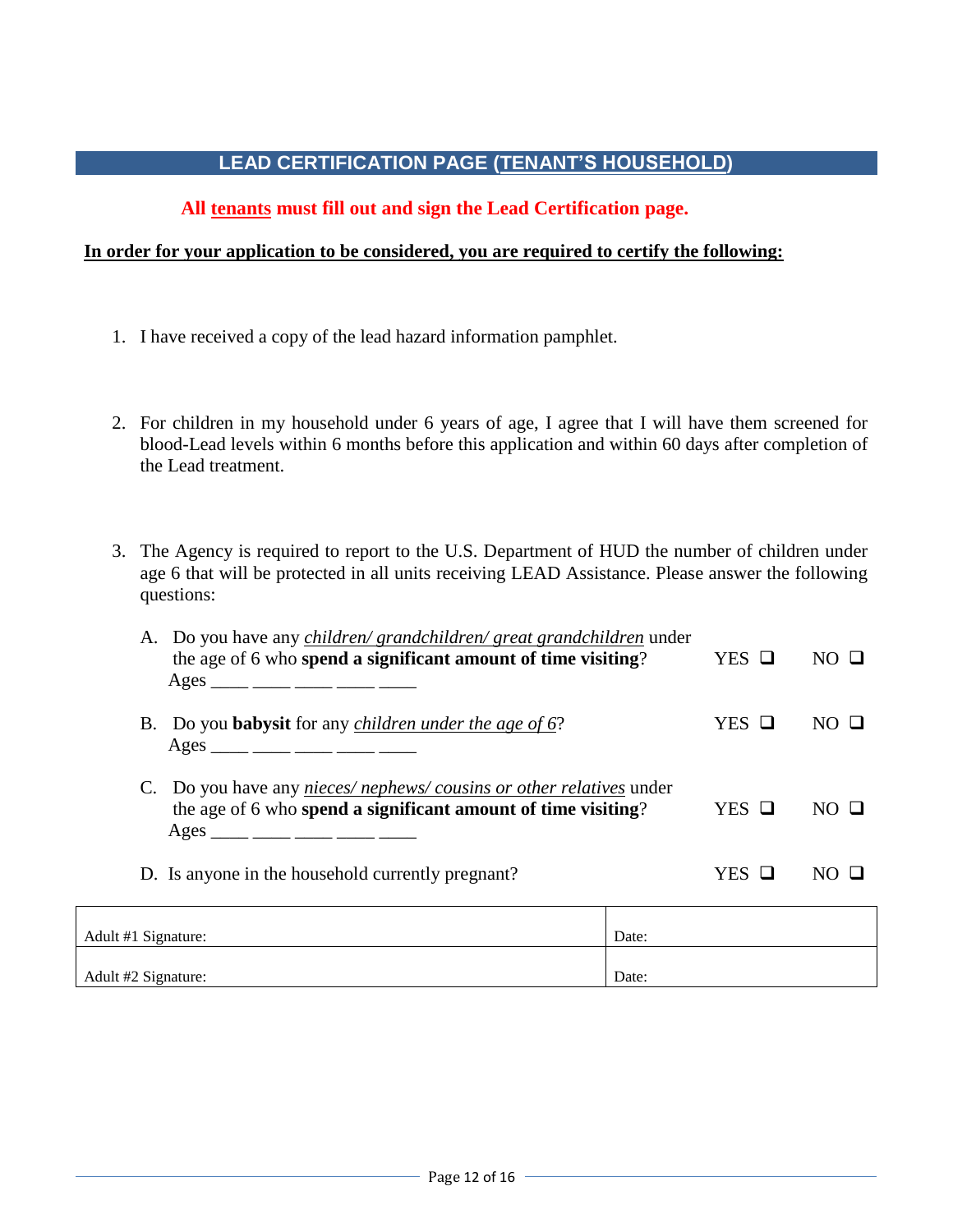#### **TENANT DISPLACEMENT FORM / RECEIPT OF PROGRAM GUIDELINES CERTIFICATION**

#### Dear Homeowner(s):

*(This page is to be filled out by the Owner/Landlord of the property)*

Since you have applied to this agency for financial and technical assistance to rehabilitate your house, you have certain responsibilities. One of these concerns any tenants living in your building. It is general policy of the Albany Community Development Agency to avoid displacement of existing tenants.

However, in some cases, permanent displacement of tenants may be necessary due to substantial or "gut" rehabilitation. In such cases, you must assume responsibility for aiding the displaced tenants in finding safe, sanitary and decent housing at a price the tenant can afford. If displacement does occur, the tenants are eligible for moving expenses according to a fixed schedule.

Whether or not tenants are being displaced, the agency requires you to inform the tenants of the fact that you have applied for rehab assistance and of their rights.

**Please check one** of the following boxes to show what you intend to do with your building:

- $\Box$  I have no tenants in the building I wish to rehabilitate; therefore no tenants will be displaced.
- As a recipient of Community Development funds to aid in rehabilitating my property. I hereby certify I have no intention on displacing any of my tenants due to the work being done on the property. I further understand that a false statement may result in forfeiture of any and all assistance received.
- As a recipient of Community Development Funds to aid in rehabilitating my property, it will be necessary to permanently relocate existing tenant(s) of the property due to work and I hereby promise to do all that I reasonably can to aid the displaced tenant(s) in finding safe, sanitary and decent housing at a price they can afford.

By signing below, I/we confirm that I/we have received, read, and understand the program guidelines relating to:

- **HOME ACQUISITION PROGRAM (HAP)**
- **HOME OWNER ASSISTANCE PROGRAM (HOAP)**
- LEAD

**For houses built prior to January 1, 1978**: I/we understand that since I/we have applied to this Agency for assistance from one or more of the above programs, based on HUD requirements (24CFR, Part 35), ACDA will perform an initial lead hazard inspection and clearance testing for lead based paint hazards. Based on this inspection, the appropriate procedures for lead abatement will be required.

| Applicant #1 Signature:        | Date: |
|--------------------------------|-------|
| Applicant #2 Signature:        | Date: |
| <b>Rehab Property Address:</b> |       |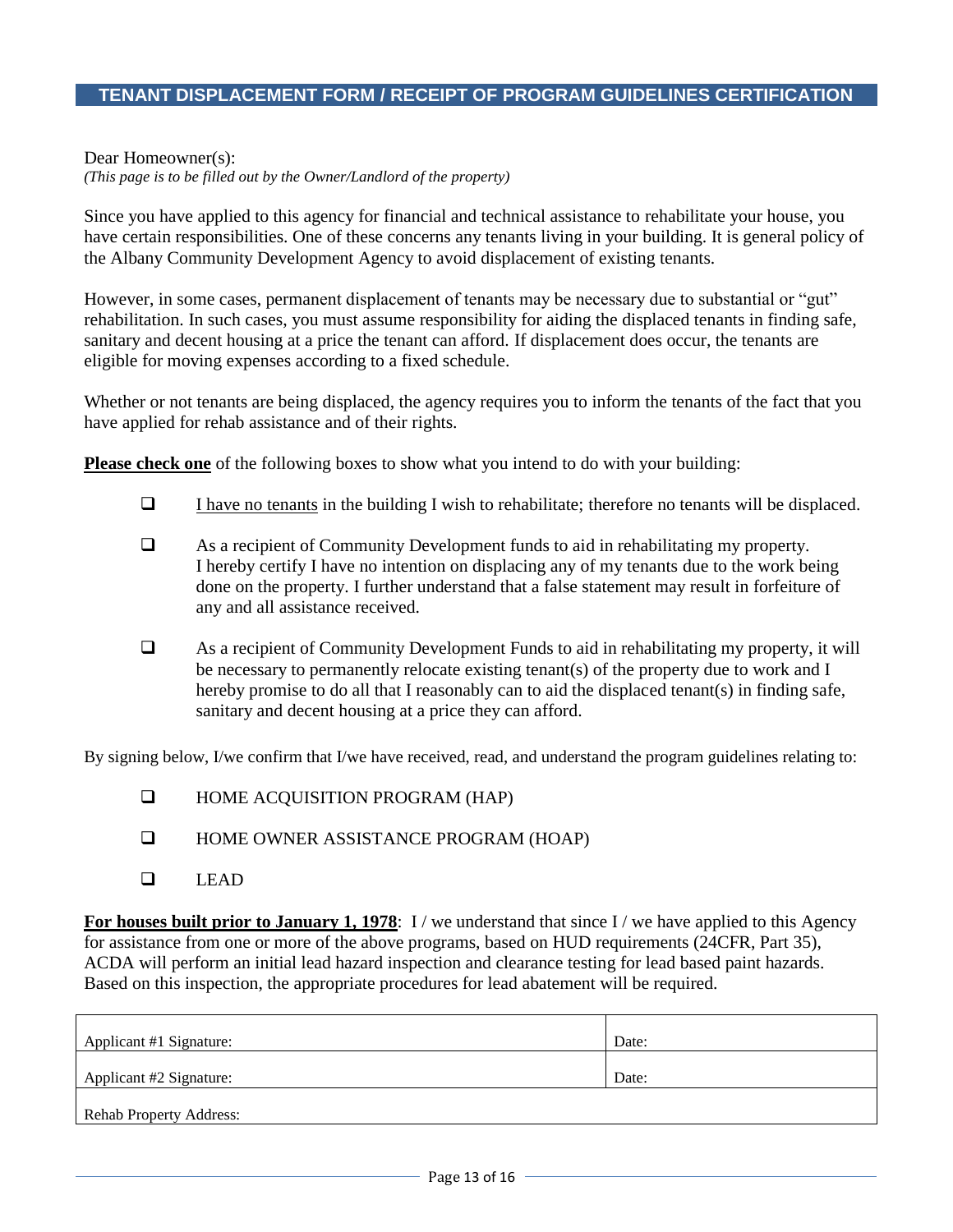## **THIRD PARTY CONTACT FORM**

| Attorney's Name:    |      |  |  |  |
|---------------------|------|--|--|--|
|                     |      |  |  |  |
| Law firm:           |      |  |  |  |
| Address:            |      |  |  |  |
| Telephone:          | Fax: |  |  |  |
|                     |      |  |  |  |
| E-mail:             |      |  |  |  |
|                     |      |  |  |  |
| Title Company Name: |      |  |  |  |
| Address:            |      |  |  |  |
|                     |      |  |  |  |
| Contact person:     |      |  |  |  |
| Telephone:          | Fax: |  |  |  |
| E-mail:             |      |  |  |  |
|                     |      |  |  |  |
| Bank/Lender Name:   |      |  |  |  |
| Address:            |      |  |  |  |
|                     |      |  |  |  |
| Contact person:     |      |  |  |  |
| Telephone:          | Fax: |  |  |  |
|                     |      |  |  |  |
| E-mail:             |      |  |  |  |

## Fill out Section A **and** Section B below:

| <b>SECTION A</b>                                     |                         |  |                    |  |
|------------------------------------------------------|-------------------------|--|--------------------|--|
| Mortgage loan amount:                                | Interest rate $(\% )$ : |  | Term:              |  |
| Purchase price: \$                                   | Appraised value: \$     |  | Assessed value: \$ |  |
| <b>SECTION B</b>                                     |                         |  |                    |  |
| Annual property taxes: \$<br>Annual school taxes: \$ |                         |  |                    |  |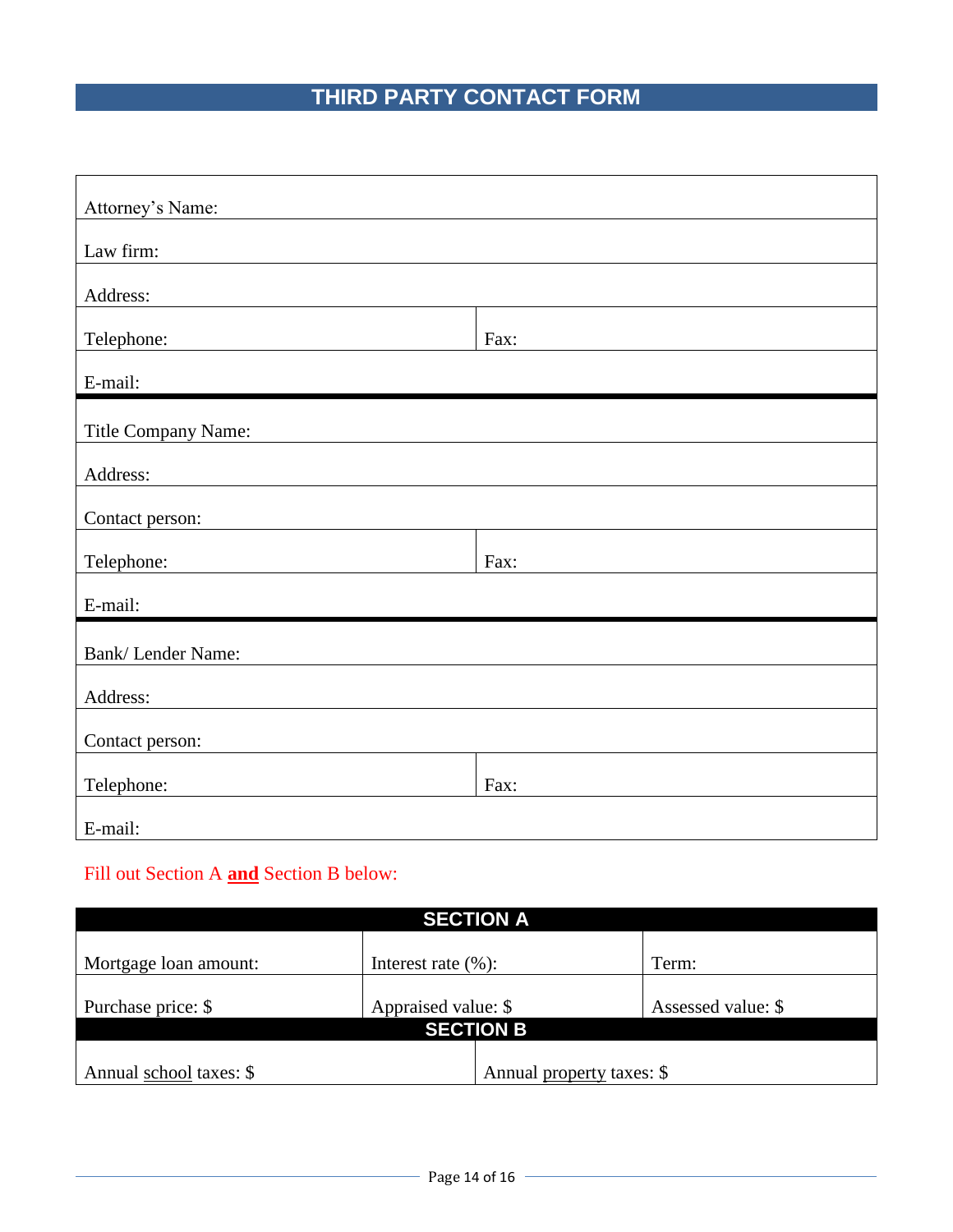I / We, the undersigned, hereby authorize the Albany Community Development Agency and its agents/ employees to obtain credit, financial, income tax and any additional information necessary to process this application.

I / We also authorize the Social Security Administration to disclose information relative to the amount of my gross benefit to the Albany Community Development Agency.

| <b>APPLICANT #1:</b> | <b>APPLICANT #2:</b> |
|----------------------|----------------------|
|                      |                      |
| Signature:           | Signature:           |
|                      |                      |
| Date:                | Date:                |
|                      |                      |
| Social Security #:   | Social Security #:   |